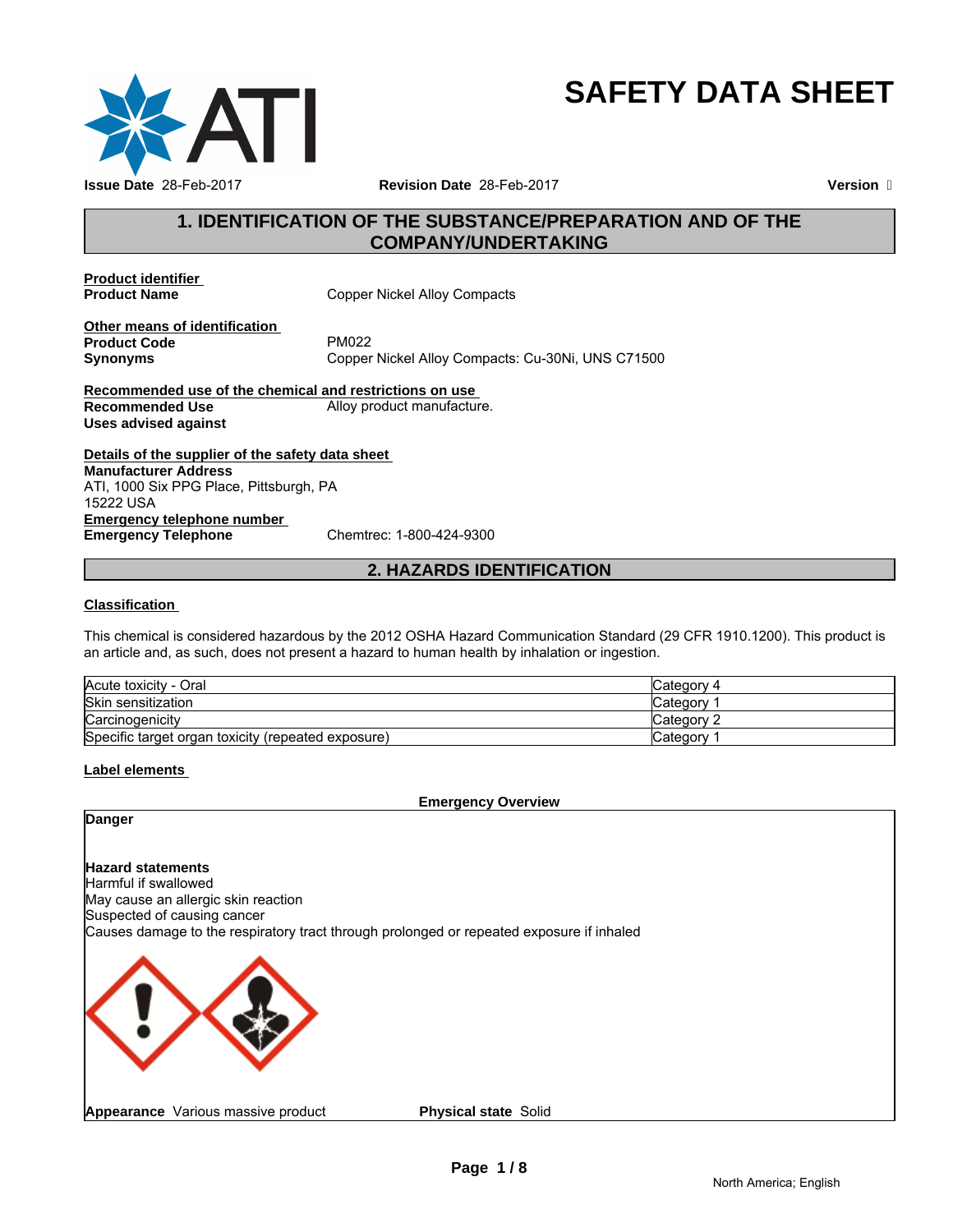forms **Odor** Odorless

# **Precautionary Statements - Prevention**

Do not handle until all safety precautions have been read and understood Use personal protective equipment as required Wear protective gloves

If skin irritation or rash occurs: Get medical advice/attention IF SWALLOWED: Call a POISON CENTER or doctor/physician if you feel unwell

#### **Precautionary Statements - Disposal**

Dispose of contents/container to an approved waste disposal plant

# **Hazards not otherwise classified (HNOC)**

Not applicable

# **Other Information**

When product is subjected to welding, burning, melting, sawing, brazing, grinding, buffing, polishing, or other similar heat-generating processes, the following potentially hazardous airborne particles and/or fumes may be generated: Zinc, copper, magnesium, or cadmium fumes may cause metal fumes fever.

# **3. COMPOSITION/INFORMATION ON INGREDIENTS**

**Synonyms** Copper Nickel Alloy Compacts: Cu-30Ni, UNS C71500.

| <b>Chemical Name</b> | CAS No.   | Weight-%                           |
|----------------------|-----------|------------------------------------|
| Copper               | 7440-50-8 | $66 -$<br>$\overline{\phantom{a}}$ |
| Nickel               | 7440-02-0 | $29 - 33$                          |
| Manganese            | 7439-96-5 | 0.2<br>1.0<br>. .                  |
|                      |           |                                    |

# **4. FIRST AID MEASURES**

| <b>First aid measures</b>                                   |                                                                                                                                                        |
|-------------------------------------------------------------|--------------------------------------------------------------------------------------------------------------------------------------------------------|
| Eye contact                                                 | In the case of particles coming in contact with eyes during processing, treat as with any<br>foreign object.                                           |
| <b>Skin Contact</b>                                         | In the case of skin irritation or allergic reactions see a physician.                                                                                  |
| <b>Inhalation</b>                                           | If excessive amounts of smoke, fume, or particulate are inhaled during processing, remove<br>to fresh air and consult a qualified health professional. |
| Ingestion                                                   | Not an expected route of exposure.                                                                                                                     |
| Most important symptoms and effects, both acute and delayed |                                                                                                                                                        |
| <b>Symptoms</b>                                             | May cause allergic skin reaction. May cause acute gastrointestinal effects if swallowed.                                                               |
|                                                             | Indication of any immediate medical attention and special treatment needed                                                                             |
| Note to physicians                                          | Treat symptomatically.                                                                                                                                 |
|                                                             | <b>5. FIRE-FIGHTING MEASURES</b>                                                                                                                       |

#### **Suitable extinguishing media**

Product not flammable in the form as distributed, flammable as finely divided particles or pieces resulting from processing of this product.

**Small Fire** Smother with salt (NaCl) or class D dry powder fire extinguisher.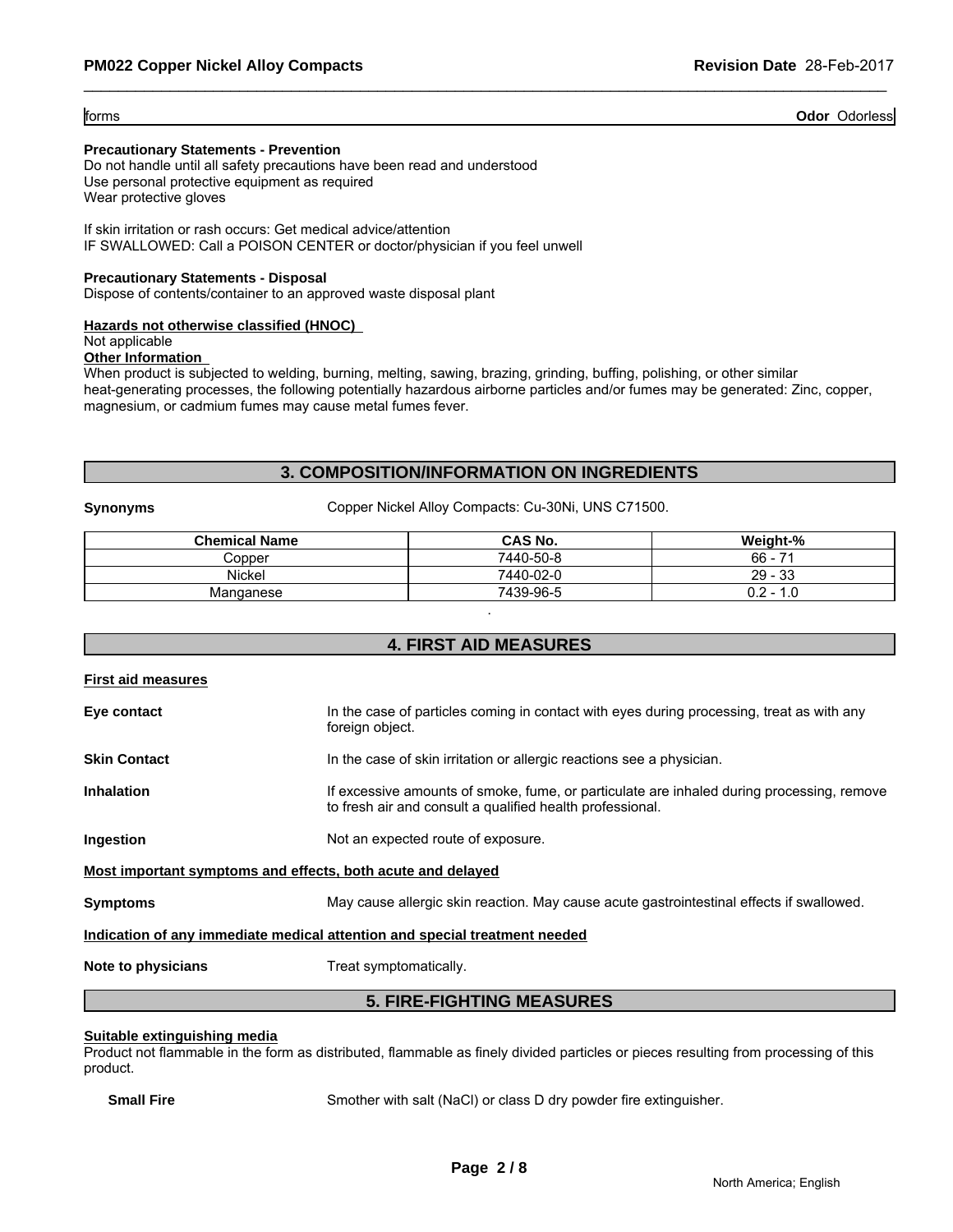**Large Fire ISOlate fire and allow to burn out.** 

**Unsuitable extinguishing media** Do not spray water on burning metal as an explosion may occur. This explosive characteristic is caused by the hydrogen and steam generated by the reaction of water with the burning material.

#### **Specific hazards arising from the chemical**

Intense heat. WARNING: Fine particles resulting from grinding, buffing, polishing, or similar processes of this product may form combustible dust-air mixtures. Keep particles away from all ignition sources including heat, sparks, and flame. Prevent dust accumulations to minimize combustible dust hazard.

**Hazardous combustion products**Zinc, copper, magnesium, or cadmium fumes may cause metal fumes fever.

# **Explosion data Sensitivity to Mechanical Impact** None.

**Sensitivity to Static Discharge** None.

#### **Protective equipment and precautions for firefighters**

As in any fire, wear self-contained breathing apparatus pressure-demand, MSHA/NIOSH approved (or equivalent) respirator and full protective gear.

# **6. ACCIDENTAL RELEASE MEASURES**

|                                                              | <b>Personal precautions, protective equipment and emergency procedures</b>                                                                                                                                                                                                                                  |
|--------------------------------------------------------------|-------------------------------------------------------------------------------------------------------------------------------------------------------------------------------------------------------------------------------------------------------------------------------------------------------------|
| <b>Personal precautions</b>                                  | Use personal protective equipment as required.                                                                                                                                                                                                                                                              |
| For emergency responders                                     | Use personal protective equipment as required.                                                                                                                                                                                                                                                              |
| <b>Environmental precautions</b>                             |                                                                                                                                                                                                                                                                                                             |
| <b>Environmental precautions</b>                             | Not applicable to massive product.                                                                                                                                                                                                                                                                          |
| Methods and material for containment and cleaning up         |                                                                                                                                                                                                                                                                                                             |
| <b>Methods for containment</b>                               | Not applicable to massive product.                                                                                                                                                                                                                                                                          |
| Methods for cleaning up                                      | Not applicable to massive product.                                                                                                                                                                                                                                                                          |
|                                                              | <b>7. HANDLING AND STORAGE</b>                                                                                                                                                                                                                                                                              |
| <b>Precautions for safe handling</b>                         |                                                                                                                                                                                                                                                                                                             |
| Advice on safe handling                                      | WARNING: Fine particles resulting from grinding, buffing, polishing, or similar processes of<br>this product may form combustible dust-air mixtures. Keep particles away from all ignition<br>sources including heat, sparks, and flame. Prevent dust accumulations to minimize<br>combustible dust hazard. |
| Conditions for safe storage, including any incompatibilities |                                                                                                                                                                                                                                                                                                             |
| <b>Storage Conditions</b>                                    | Keep chips, turnings, dust, and other small particles away from heat, sparks, flame and<br>other sources of ignition (i.e., pilot lights, electric motors and static electricity).                                                                                                                          |
| Incompatible materials                                       | Dissolves in hydrofluoric acid.                                                                                                                                                                                                                                                                             |
|                                                              |                                                                                                                                                                                                                                                                                                             |

# **8. EXPOSURE CONTROLS/PERSONAL PROTECTION**

**Control parameters** 

**Exposure Guidelines**

|--|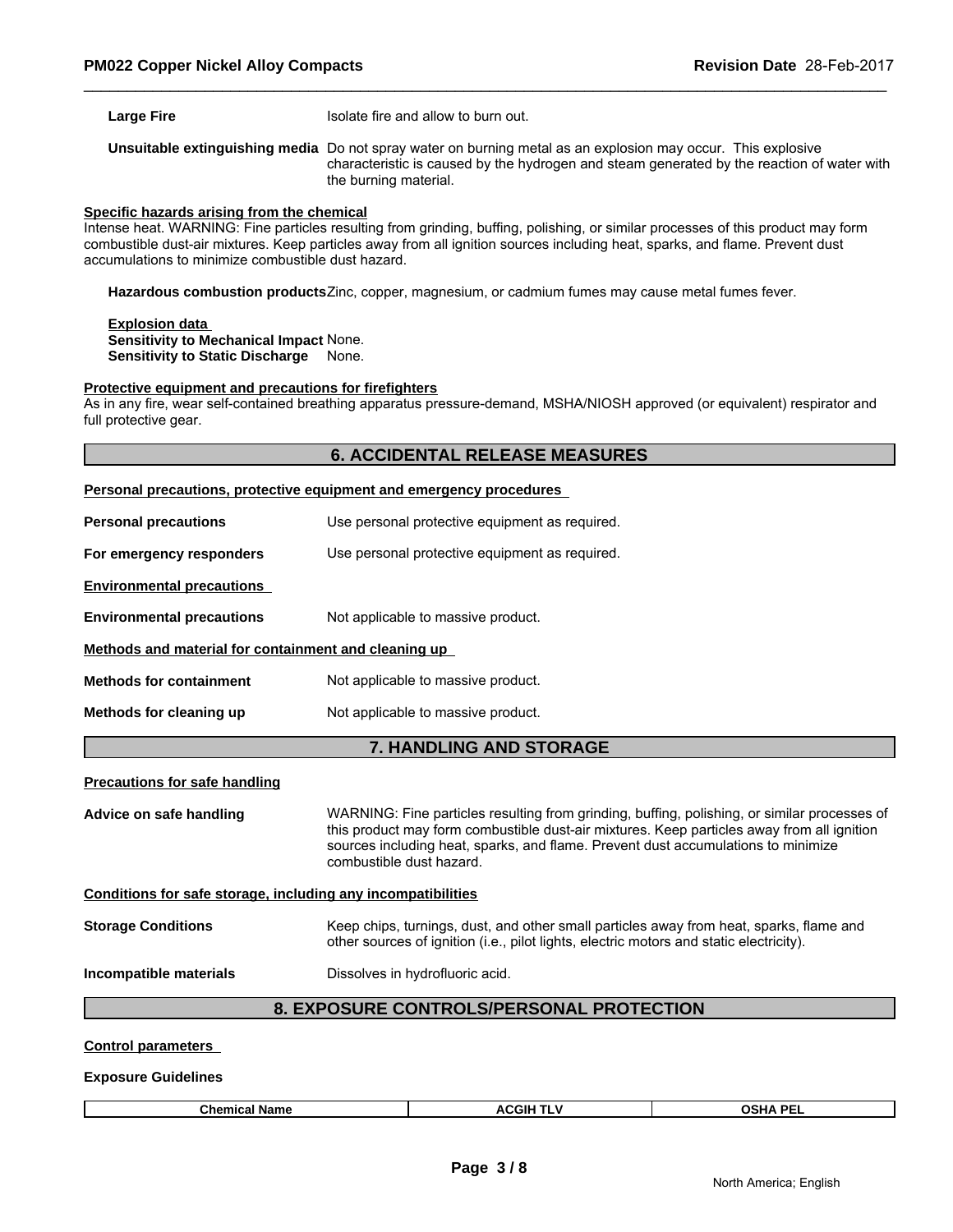| Copper    | TWA: $0.2 \text{ mg/m}^3$ fume TWA: 1 mg/m <sup>3</sup> Cu | TWA: $0.1 \text{ mg/m}^3$ fume                                               |
|-----------|------------------------------------------------------------|------------------------------------------------------------------------------|
| 7440-50-8 | dust and mist                                              | TWA: 1 $mq/m3$ dust and mist                                                 |
| Nickel    | TWA: $1.5 \text{ mg/m}^3$ inhalable fraction               | TWA: 1 $mq/m3$                                                               |
| 7440-02-0 |                                                            |                                                                              |
| Manganese | TWA: $0.02 \text{ mg/m}^3$ respirable fraction             | (vacated) STEL: $3 \text{ mg/m}^3$ fume                                      |
| 7439-96-5 | TWA: 0.1 mg/m <sup>3</sup> inhalable fraction TWA:         | (vacated) Ceiling: $5 \text{ mg/m}^3$                                        |
|           | $0.02$ mg/m $^3$ Mn                                        | $\sqrt{C}$ Ceiling: 5 mg/m <sup>3</sup> fume Ceiling: 5 mg/m <sup>3</sup> Mn |
|           | TWA: $0.1 \text{ mg/m}^3$ Mn                               |                                                                              |

# **Appropriate engineering controls**

| <b>Engineering Controls</b>           | Avoid generation of uncontrolled particles.                                                                                                                                                                                                                                                                                                                                    |
|---------------------------------------|--------------------------------------------------------------------------------------------------------------------------------------------------------------------------------------------------------------------------------------------------------------------------------------------------------------------------------------------------------------------------------|
|                                       | Individual protection measures, such as personal protective equipment                                                                                                                                                                                                                                                                                                          |
| <b>Eye/face protection</b>            | When airborne particles may be present, appropriate eye protection is recommended. For<br>example, tight-fitting goggles, foam-lined safety glasses or other protective equipment that<br>shield the eyes from particles.                                                                                                                                                      |
| Skin and body protection              | Fire/flame resistant/retardant clothing may be appropriate during hot work with the product.<br>Cut-resistant gloves and/or protective clothing may be appropriate when sharp surfaces are<br>present.                                                                                                                                                                         |
| <b>Respiratory protection</b>         | When particulates/fumes/gases are generated and if exposure limits are exceeded or<br>irritation is experienced, proper approved respiratory protection should be worn.<br>Positive-pressure supplied air respirators may be required for high airborne contaminat<br>concentrations. Respiratory protection must be provided in accordance with current local<br>regulations. |
| <b>General Hygiene Considerations</b> | Handle in accordance with good industrial hygiene and safety practice.                                                                                                                                                                                                                                                                                                         |

# **9. PHYSICAL AND CHEMICAL PROPERTIES**

# **Information on basic physical and chemical properties**

| <b>Physical state</b><br>Appearance<br><b>Color</b>                                               | Solid<br>Various massive product forms<br>metallic, gray or silver | Odor<br><b>Odor threshold</b>                                                                                                                                       | Odorless<br>Not applicable |
|---------------------------------------------------------------------------------------------------|--------------------------------------------------------------------|---------------------------------------------------------------------------------------------------------------------------------------------------------------------|----------------------------|
| <b>Property</b><br>рH<br><b>Melting point/freezing point</b>                                      | Values<br>1215 °C / 2220 °F                                        | Remarks • Method                                                                                                                                                    |                            |
| Boiling point / boiling range<br><b>Flash point</b>                                               |                                                                    |                                                                                                                                                                     |                            |
| <b>Evaporation rate</b><br>Flammability (solid, gas)                                              |                                                                    | Not applicable<br>Product not flammable in the form as distributed.<br>flammable as finely divided particles or pieces<br>resulting from processing of this product |                            |
| <b>Flammability Limit in Air</b><br><b>Upper flammability limit:</b><br>Lower flammability limit: |                                                                    |                                                                                                                                                                     |                            |
| Vapor pressure                                                                                    |                                                                    | Not applicable                                                                                                                                                      |                            |
| Vapor density<br><b>Specific Gravity</b>                                                          | 8.9                                                                | Not applicable                                                                                                                                                      |                            |
| <b>Water solubility</b>                                                                           | Insoluble                                                          | Insoluble                                                                                                                                                           |                            |
| Solubility in other solvents                                                                      |                                                                    | Not applicable                                                                                                                                                      |                            |
| <b>Partition coefficient</b><br><b>Autoignition temperature</b>                                   |                                                                    | Not applicable<br>Not applicable                                                                                                                                    |                            |
| <b>Decomposition temperature</b>                                                                  |                                                                    | Not applicable                                                                                                                                                      |                            |
| <b>Kinematic viscosity</b>                                                                        |                                                                    | Not applicable                                                                                                                                                      |                            |
| <b>Dynamic viscosity</b>                                                                          |                                                                    | Not applicable                                                                                                                                                      |                            |
| <b>Explosive properties</b><br><b>Oxidizing properties</b>                                        | Not applicable<br>Not applicable                                   |                                                                                                                                                                     |                            |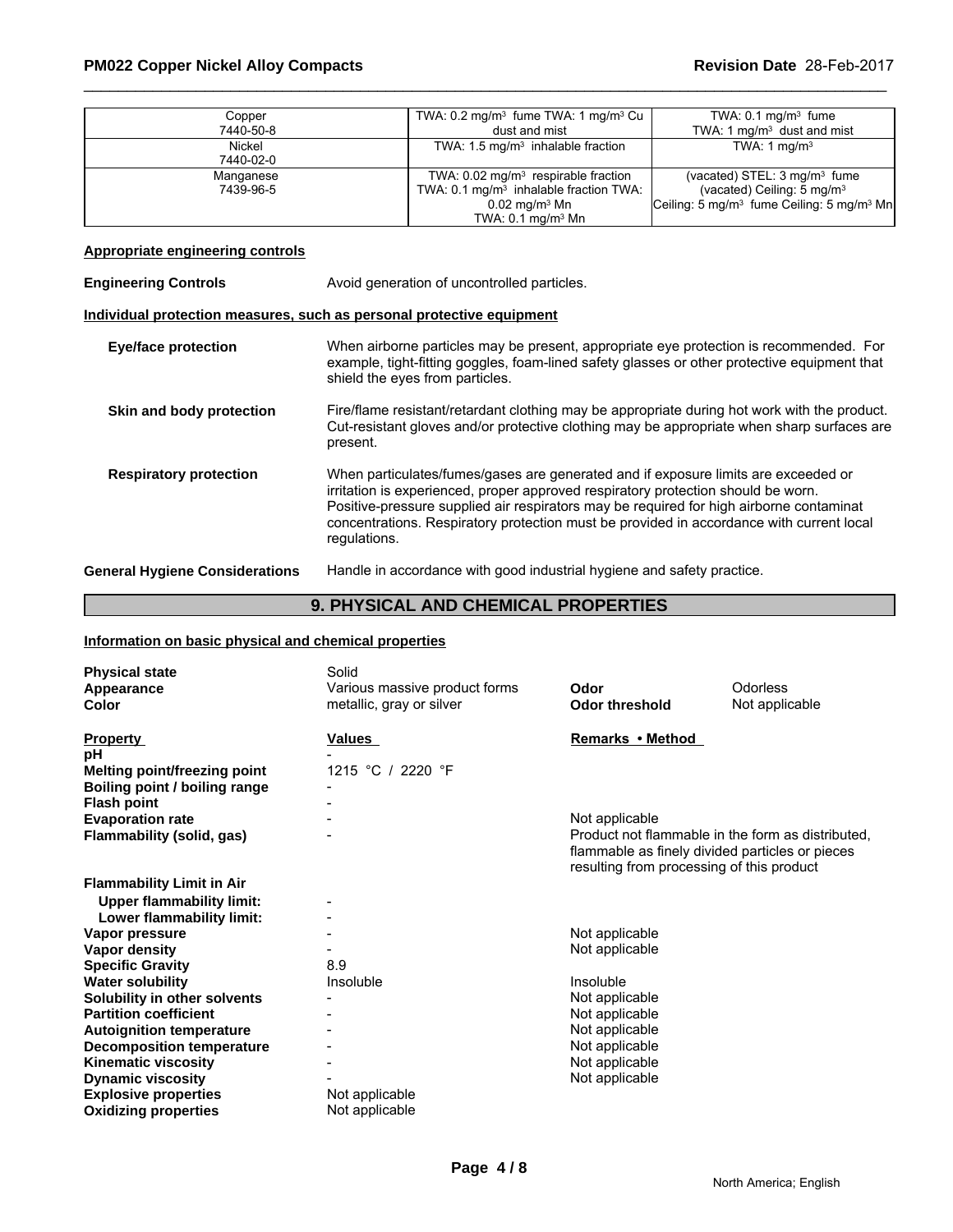#### **Other Information**

| Softening point     | -              |
|---------------------|----------------|
| Molecular weight    | -              |
| VOC Content (%)     | Not applicable |
| Densitv             | -              |
| <b>Bulk density</b> | -              |

# **10. STABILITY AND REACTIVITY**

# **Reactivity**

Not applicable

# **Chemical stability**

Stable under normal conditions.

# **Possibility of Hazardous Reactions**

None under normal processing.

#### **Hazardous polymerization** Hazardous polymerization does not occur.

# **Conditions to avoid**

Dust formation and dust accumulation;

# **Incompatible materials**

Dissolves in hydrofluoric acid.

# **Hazardous Decomposition Products**

Not applicable.

# **11. TOXICOLOGICAL INFORMATION**

# **Information on likely routes of exposure**

# **Product Information Inhalation** Not an expected route of exposure for product in massive form. **Eye contact** Not an expected route of exposure for product in massive form. **Skin Contact** May cause sensitization by skin contact. **Ingestion** Not an expected route of exposure for product in massive form.

| <b>Chemical Name</b> | Oral LD50         | Dermal LD50       | <b>Inhalation LC50</b> |
|----------------------|-------------------|-------------------|------------------------|
| Copper               | 481 mg/kg bw      | $>$ 2000 mg/kg bw | $>5.11$ mg/L           |
| 7440-50-8            |                   |                   |                        |
| Nickel               | $> 9000$ mg/kg bw |                   | $> 10.2$ mg/L          |
| 7440-02-0            |                   |                   |                        |
| Manganese            | >2000 mg/kg bw    |                   | >5.14 mg/L             |
| 7439-96-5            |                   |                   |                        |

# **Information on toxicological effects**

**Symptoms** May cause sensitization by skin contact. May cause acute gastrointestinal effects if swallowed.

# **Delayed and immediate effects as well as chronic effects from short and long-term exposure**

| <b>Acute toxicity</b>            | Harmful if swallowed.   |
|----------------------------------|-------------------------|
| <b>Skin corrosion/irritation</b> | Product not classified. |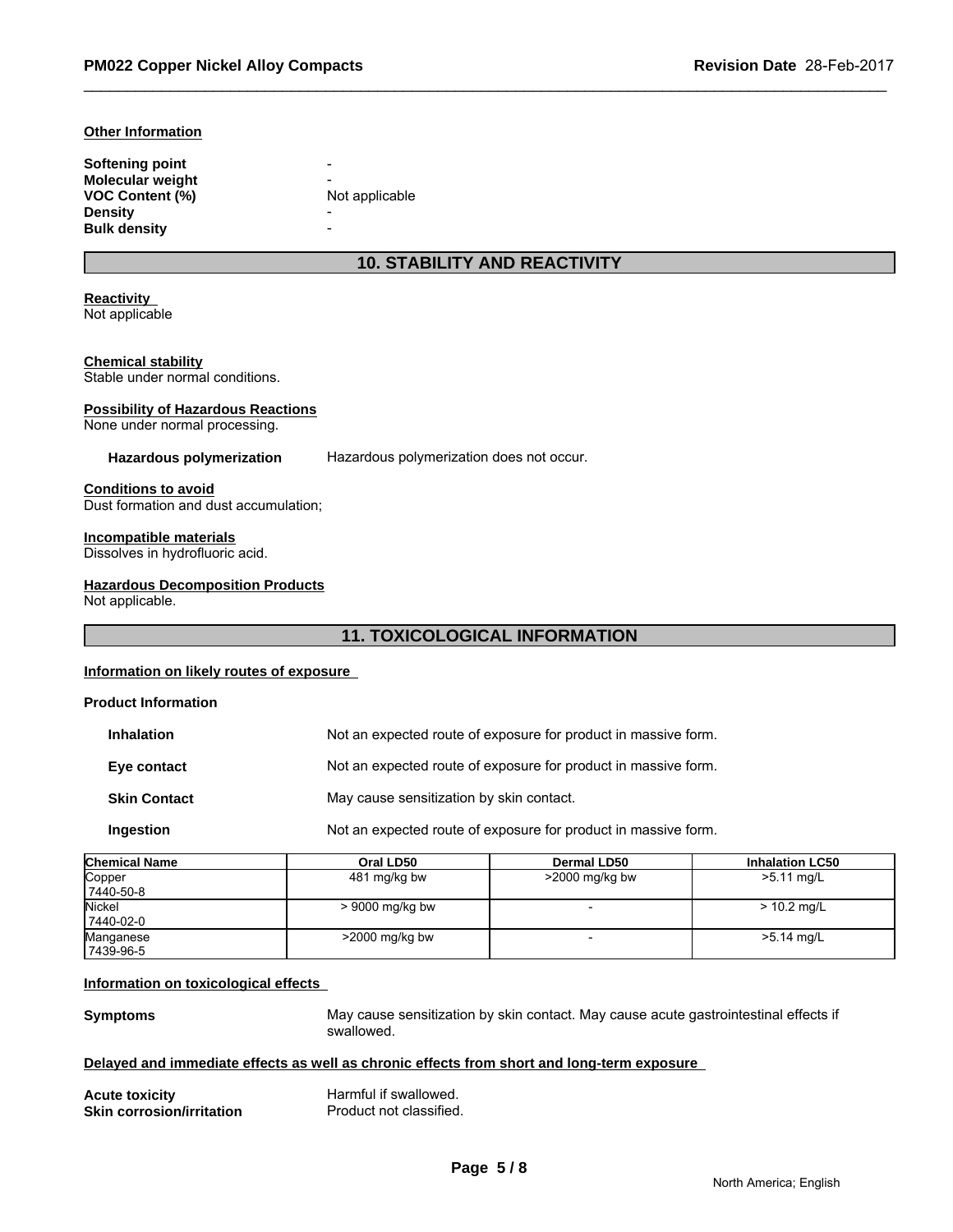# **Serious eye damage/eye irritation** Product not classified.<br>**Sensitization** May cause sensitization **Germ cell mutagenicity<br>Carcinogenicity**

May cause sensitization by skin contact.<br>Product not classified. May cause cancer by inhalation.

| <b>Chemical Name</b> | <b>ACGIF</b> | <b>IARC</b> | <b>NITI</b><br>            | <b>OCU</b><br><b>UJNA</b> |
|----------------------|--------------|-------------|----------------------------|---------------------------|
| Nicke.               |              | Group       | Knowr                      |                           |
| 7440-02-0            |              | Group 2B    | Anticipateo<br>Reasonably, |                           |

**Reproductive toxicity example 18 Reproductive Product not classified.**<br> **STOT - single exposure** Product not classified. **STOT - single exposure** 

**STOT - repeated exposure** Causes disorder and damage to the: Respiratory System.<br>**Aspiration hazard** Product not classified. Product not classified.

# **12. ECOLOGICAL INFORMATION**

# **Ecotoxicity**

This product as shipped is not classified for aquatic toxicity.

| <b>Chemical Name</b> | Algae/aquatic plants       | <b>Fish</b>                 | <b>Toxicity to</b>              | <b>Crustacea</b>            |
|----------------------|----------------------------|-----------------------------|---------------------------------|-----------------------------|
|                      |                            |                             | microorganisms                  |                             |
| Copper               | The 72 h EC50 values of    | The 96-hr LC50 for          | The 24 h NOEC of copper         | The 48 h LC50 values for    |
| 7440-50-8            | copper chloride to         | Pimephales promelas         | chloride for activated sludge   | Daphnia magna exposed to    |
|                      | Pseudokirchneriella        | exposed to Copper sulfate   | ranged from $0.32$ to $0.64$ mg | copper in natural water     |
|                      | subcapitata ranged between | ranged from 256.2 to 38.4   | of Cu/L.                        | ranged between 33.8 µg/L    |
|                      | 30 µg/L (pH 7.02, hardness | ug/L with water hardness    |                                 | (pH 6.1, hardness 12.4 mg/L |
|                      | 250 mg/L CaCO3, DOC 1.95   | increasing from 45 to 255.7 |                                 | CaCO3, DOC 2.34 mg/L)       |
|                      | mg/L) and 824 ug/L (pH     | $mg/L$ .                    |                                 | and 792 µg/L (pH 7.35,      |
|                      | 6.22, hardness 100 mg/L    |                             |                                 | hardness 139.7 mg/L         |
|                      | CaCO3, DOC 15.8 mg/L).     |                             |                                 | CaCO3, DOC 22.8 mg/L).      |
| Nickel               | NOEC/EC10 values range     | The 96h LC50s values range  | The 30 min EC50 of nickel       | The 48h LC50s values rangel |
| 7440-02-0            | from $12.3 \mu g/l$ for    | from 0.4 mg Ni/L for        | for activated sludge was 33     | from 0.013 mg Ni/L for      |
|                      | Scenedesmus accuminatus    | Pimephales promelas to 320  | mg Ni/L.                        | Ceriodaphnia dubia to 4970  |
|                      | to 425 $\mu$ g/l for       | mg Ni/L for Brachydanio     |                                 | mg Ni/L for Daphnia magna.  |
|                      | Pseudokirchneriella        | rerio.                      |                                 |                             |
|                      | subcapitata.               |                             |                                 |                             |
| Manganese            | The 72 h EC50 of           | The 96 h LC50 of            | The 3 h EC50 of manganese       | The 48 h EC50 of            |
| 7439-96-5            | manganese to               | manganese to                | for activated sludge was        | manganese to Daphnia        |
|                      | Desmodesmus subspicatus    | Oncorhynchus mykiss was     | greater than 1000 mg/L.         | magna was greater than 1.6  |
|                      | was 2.8 mg of Mn/L.        | greater than 3.6 mg of Mn/L |                                 | $mg/L$ .                    |

# **Persistence and degradability**

# **Bioaccumulation**

.

.

**Other adverse effects** This product as shipped is not classified for environmental endpoints. However, when subjected to sawing or grinding, particles may be generated that are classified for aquatic acute or aquatic chronic toxicity.

# **13. DISPOSAL CONSIDERATIONS**

# **Waste treatment methods**

| Disposal of wastes            | Disposal should be in accordance with applicable regional, national and local laws and<br>regulations. |
|-------------------------------|--------------------------------------------------------------------------------------------------------|
| <b>Contaminated packaging</b> | None anticipated.                                                                                      |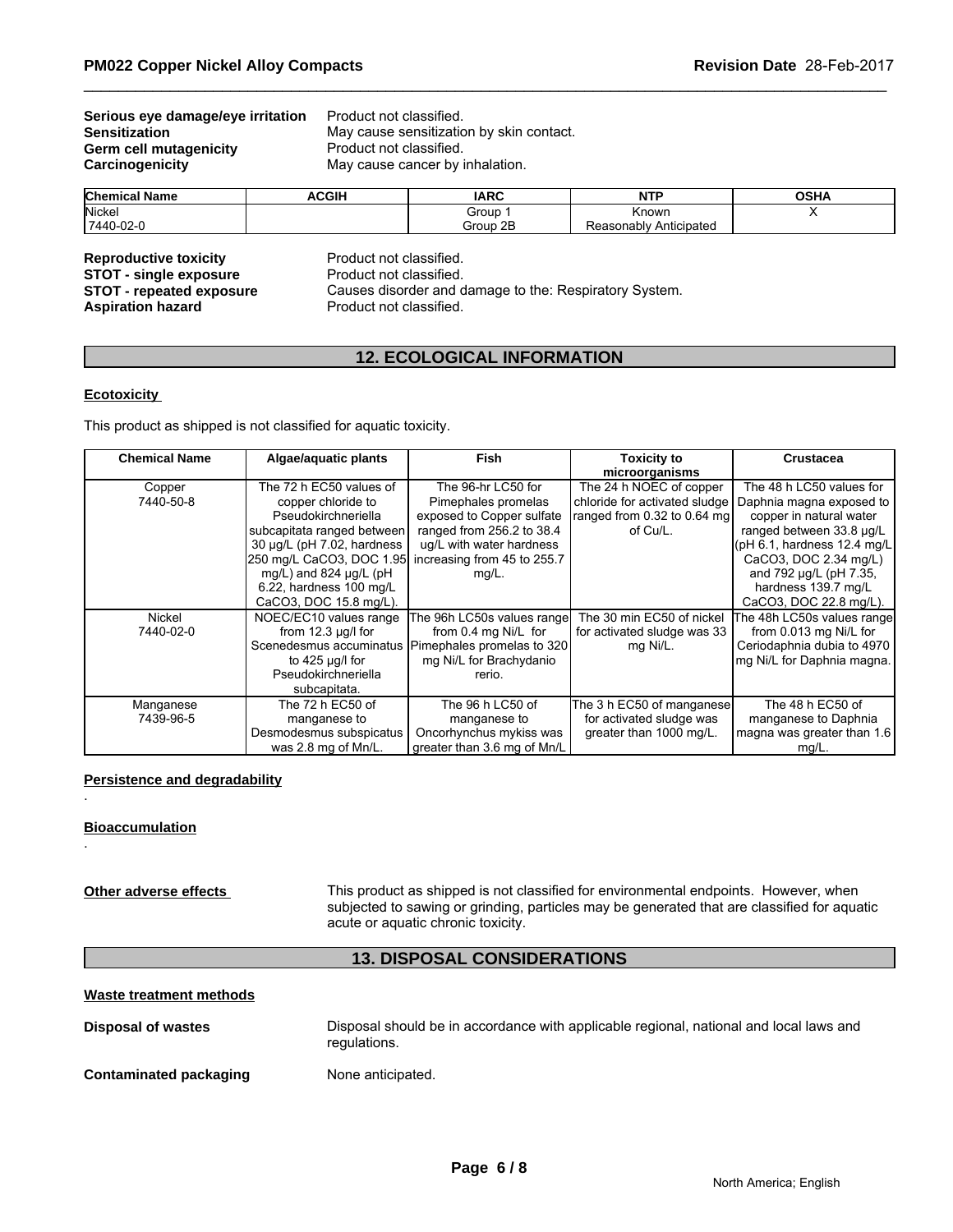This product contains one or more substances that are listed with the State of California as a hazardous waste.

# **14. TRANSPORT INFORMATION**

**DOT** Not regulated

# **15. REGULATORY INFORMATION**

| <b>International Inventories</b> |          |
|----------------------------------|----------|
| <b>TSCA</b>                      | Complies |
| <b>DSL/NDSL</b>                  | Complies |
| <b>EINECS/ELINCS</b>             | Complies |
| <b>ENCS</b>                      | Complies |
| <b>IECSC</b>                     | Complies |
| <b>KECL</b>                      | Complies |
| <b>PICCS</b>                     | Complies |
| <b>AICS</b>                      | Complies |

#### **Legend:**

**TSCA** - United States Toxic Substances Control Act Section 8(b) Inventory

**DSL/NDSL** - Canadian Domestic Substances List/Non-Domestic Substances List

**EINECS/ELINCS** - European Inventory of Existing Chemical Substances/European List of Notified Chemical Substances

**ENCS** - Japan Existing and New Chemical Substances

**IECSC** - China Inventory of Existing Chemical Substances

**KECL** - Korean Existing and Evaluated Chemical Substances

**PICCS** - Philippines Inventory of Chemicals and Chemical Substances

**AICS** - Australian Inventory of Chemical Substances

#### **US Federal Regulations**

# **SARA 313**

Section 313 of Title III of the Superfund Amendments and Reauthorization Act of 1986 (SARA). This product contains a chemical or chemicals which are subject to the reporting requirements of the Act and Title 40 of the Code of Federal Regulations, Part 372:

| <b>Chemical Name</b>       | CAS No.   | Weight-%    | <b>SARA 313</b><br>Threshold Values % |
|----------------------------|-----------|-------------|---------------------------------------|
| Copper<br>7440-50-8        | 7440-50-8 | 66 ·<br>-   | .                                     |
| $-7440 - 02 - 0$<br>Nickel | 7440-02-0 | 33<br>29    |                                       |
| - 7439-96-5<br>Manganese   | 7439-96-5 | 0.2 -<br>.u |                                       |

#### **SARA 311/312 Hazard Categories**

| Acute health hazard               | Yes |  |
|-----------------------------------|-----|--|
| <b>Chronic Health Hazard</b>      | Yes |  |
| Fire hazard                       | N٥  |  |
| Sudden release of pressure hazard | N٥  |  |
| <b>Reactive Hazard</b>            | No  |  |

#### **CWA (Clean Water Act)**

This product contains the following substances which are regulated pollutants pursuant to the Clean Water Act (40 CFR 122.21 and 40 CFR 122.42)

| <b>Chemical Name</b> | <b>CWA - Reportable</b><br>Quantities | <b>CWA - Toxic Pollutants</b> | CWA - Priority Pollutants | <b>CWA - Hazardous</b><br><b>Substances</b> |
|----------------------|---------------------------------------|-------------------------------|---------------------------|---------------------------------------------|
| Copper<br>7440-50-8  |                                       |                               |                           |                                             |
| Nickel<br>7440-02-0  |                                       |                               | ↗                         |                                             |

# **CERCLA**

This material, as supplied, contains one or more substances regulated as a hazardous substance under the Comprehensive Environmental Response Compensation and Liability Act (CERCLA) (40 CFR 302)